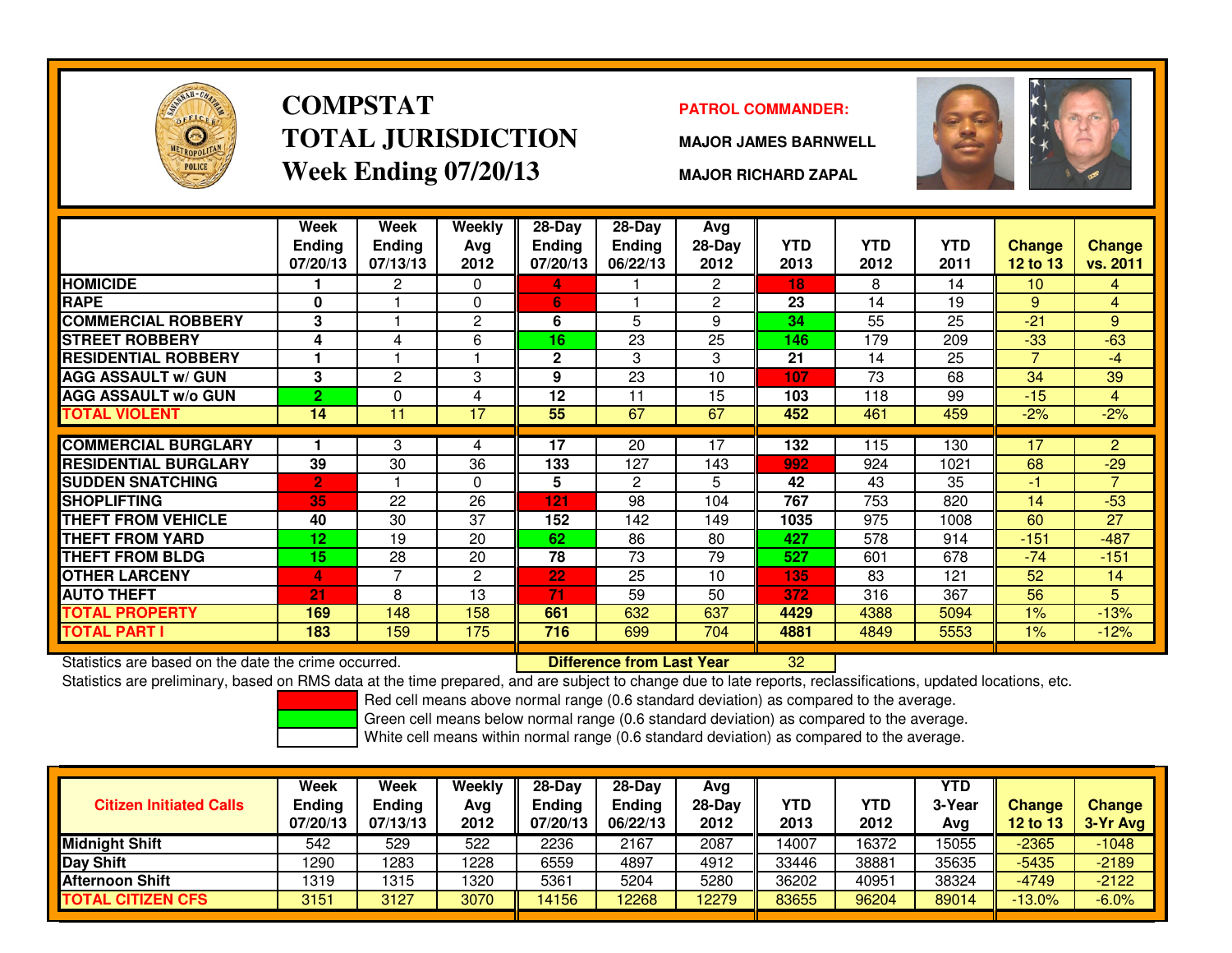

**COMPSTATWEST CHATHAM PRECINCTWeek Ending 07/20/13**

**PRECINCT COMMANDER:**

**CAPT. PHILIP REILLEY**



|                             | Week           | Week           | <b>Weekly</b>  | $28-Day$     | $28 - Day$     | Avg            |              |            |                |                |                |
|-----------------------------|----------------|----------------|----------------|--------------|----------------|----------------|--------------|------------|----------------|----------------|----------------|
|                             | <b>Ending</b>  | <b>Ending</b>  | Avg            | Ending       | <b>Ending</b>  | 28-Day         | <b>YTD</b>   | <b>YTD</b> | <b>YTD</b>     | <b>Change</b>  | <b>Change</b>  |
|                             | 07/20/13       | 07/13/13       | 2012           | 07/20/13     | 06/22/13       | 2012           | 2013         | 2012       | 2011           | 12 to 13       | vs. 2011       |
| <b>HOMICIDE</b>             | 0              | 0              | $\Omega$       | 0            | 0              | $\Omega$       |              | $\Omega$   | $\overline{2}$ |                | $-1$           |
| <b>RAPE</b>                 | $\mathbf{0}$   | $\Omega$       | $\Omega$       |              |                |                | 5            | 4          | 5              | $\overline{1}$ | $\mathbf{0}$   |
| <b>COMMERCIAL ROBBERY</b>   | 0              | 0              | $\Omega$       | $\bf{0}$     | $\Omega$       | $\overline{c}$ | 4            | 11         | $\overline{7}$ | $-7$           | $-3$           |
| <b>STREET ROBBERY</b>       | $\bf{0}$       | 0              |                | 0            |                | 3              | 14           | 24         | 23             | $-10$          | $-9$           |
| <b>RESIDENTIAL ROBBERY</b>  | 0              | 0              | $\Omega$       | 0            |                | $\Omega$       | 4            | $\Omega$   | 5              | 4              | $-1$           |
| <b>AGG ASSAULT w/ GUN</b>   |                | $\Omega$       | $\mathbf{0}$   |              | $\mathbf{2}$   |                | 11           | 8          | 17             | 3              | $-6$           |
| <b>AGG ASSAULT w/o GUN</b>  |                | $\Omega$       |                | 3            | 4              | $\overline{c}$ | 18           | 18         | 18             | $\mathbf{0}$   | $\overline{0}$ |
| <b>TOTAL VIOLENT</b>        | 2 <sup>1</sup> | $\mathbf{0}$   | $\overline{2}$ | 5            | 9              | 9              | 57           | 65         | 77             | $-12%$         | $-26%$         |
| <b>COMMERCIAL BURGLARY</b>  | 0              | 0              |                | $\mathbf{2}$ |                | 3              | 15           | 9          | 15             | 6              | $\mathbf{0}$   |
| <b>RESIDENTIAL BURGLARY</b> | 6              | 11             | 6              | 22           | 17             | 23             | 161          | 146        | 150            | 15             | 11             |
|                             |                |                |                |              |                |                |              |            |                |                |                |
| <b>SUDDEN SNATCHING</b>     | $\mathbf{0}$   | $\Omega$       | $\Omega$       | 0            | $\mathbf{0}$   |                | $\mathbf{0}$ | 5          | 5              | $-5$           | $-5$           |
| <b>SHOPLIFTING</b>          | $\mathbf{2}$   | 0              | $\overline{2}$ | 7            | 13             | 10             | 79           | 70         | 82             | 9              | $-3$           |
| <b>THEFT FROM VEHICLE</b>   | 5              | 8              | 5              | 33           | 13             | 22             | 145          | 121        | 151            | 24             | $-6$           |
| <b>THEFT FROM YARD</b>      |                | 2              | 3              | 7            | 11             | 13             | 54           | 97         | 147            | $-43$          | $-93$          |
| <b>THEFT FROM BLDG</b>      | $\mathbf{2}$   | $\overline{c}$ | 3              | 10           | $\overline{7}$ | 12             | 72           | 99         | 108            | $-27$          | $-36$          |
| <b>OTHER LARCENY</b>        | $\mathbf{0}$   | $\Omega$       | $\Omega$       | 0            |                | $\overline{c}$ | 8            | 15         | 25             | $-7$           | $-17$          |
| <b>AUTO THEFT</b>           | $\mathbf{2}$   |                | $\overline{c}$ | 10           | $\overline{7}$ | ⇁              | 53           | 41         | 84             | 12             | $-31$          |
| <b>TOTAL PROPERTY</b>       | 18             | 24             | 23             | 91           | 70             | 91             | 587          | 603        | 767            | $-3%$          | $-23%$         |
| <b>TOTAL PART I</b>         | <b>20</b>      | 24             | 25             | 96           | 79             | 101            | 644          | 668        | 844            | $-4%$          | $-24%$         |

Statistics are based on the date the crime occurred. **Difference from Last Year** 

Statistics are preliminary, based on RMS data at the time prepared, and are subject to change due to late reports, reclassifications, updated locations, etc.

Red cell means above normal range (0.6 standard deviation) as compared to the average.

-24

Green cell means below normal range (0.6 standard deviation) as compared to the average.

| <b>Citizen Initiated Calls</b> | Week<br>Ending<br>07/20/13 | Week<br><b>Ending</b><br>07/13/13 | Weekly<br>Avg<br>2012 | $28-Day$<br>Ending<br>07/20/13 | $28$ -Dav<br>Endina<br>06/22/13 | Avg<br>28-Day<br>2012 | YTD<br>2013 | YTD<br>2012 | <b>YTD</b><br>3-Year<br>Avg | <b>Change</b><br><b>12 to 13</b> | Change<br>3-Yr Avg |
|--------------------------------|----------------------------|-----------------------------------|-----------------------|--------------------------------|---------------------------------|-----------------------|-------------|-------------|-----------------------------|----------------------------------|--------------------|
| <b>Midnight Shift</b>          | 98                         | 113                               | 100                   | 441                            | 378                             | 401                   | 2722        | 3274        | 2946                        | $-552$                           | $-224$             |
| Day Shift                      | 246                        | 307                               | 248                   | 2632                           | 990                             | 993                   | 6862        | 7672        | 7208                        | $-810$                           | $-346$             |
| <b>Afternoon Shift</b>         | 285                        | 242                               | 271                   | 1109                           | 1002                            | 1086                  | 7358        | 8169        | 7790                        | $-811$                           | $-432$             |
| <b>TOTAL CITIZEN CFS</b>       | 629                        | 629                               | 620                   | 4182                           | 2370                            | 2479                  | 16942       | 19115       | 17943                       | $-11.4%$                         | $-5.6%$            |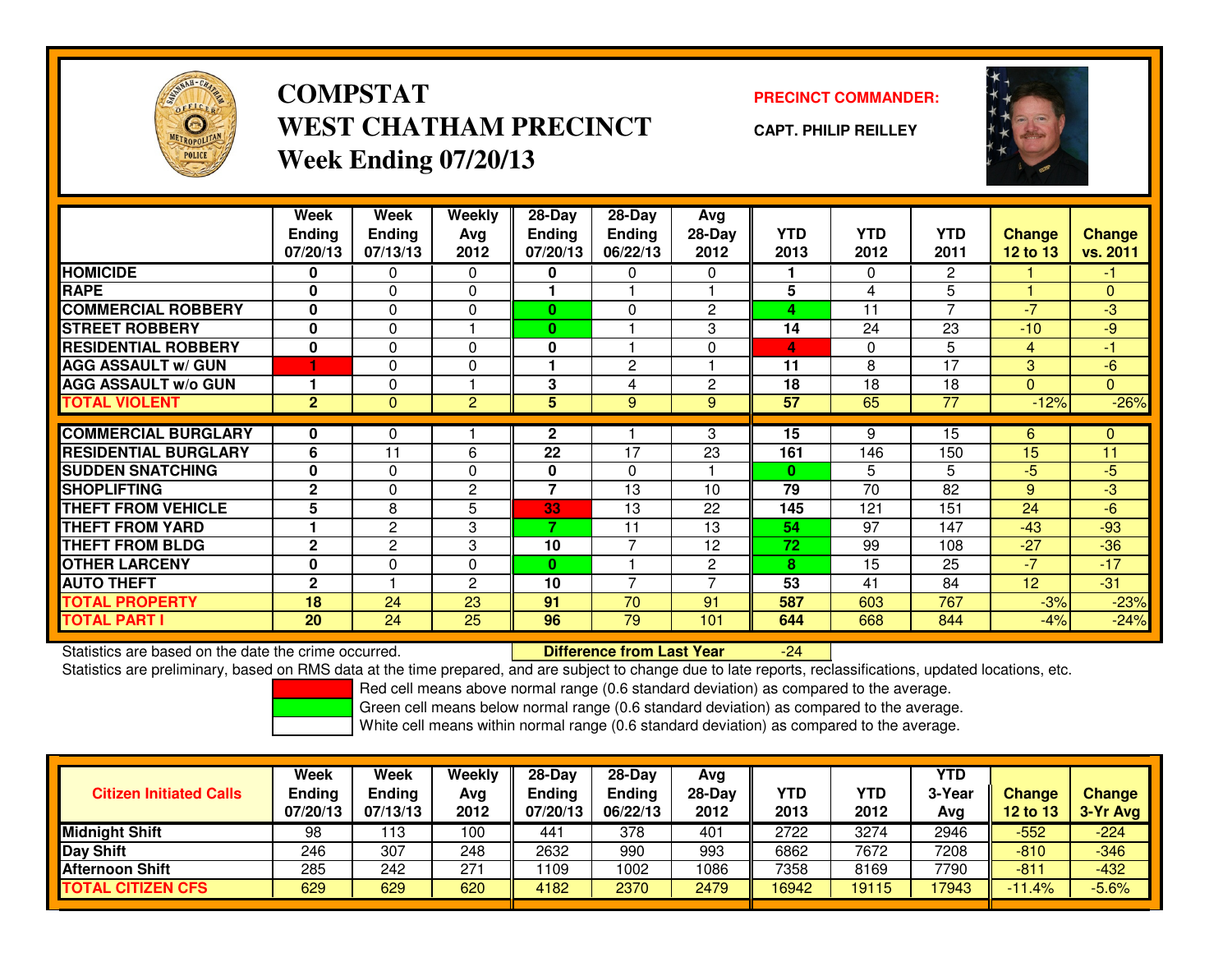

## **COMPSTATDOWNTOWN PRECINCTWeek Ending 07/20/13**

### **PRECINCT COMMANDER:**

**CAPT. MIKE WILKINS**

<sup>63</sup>



|                             | Week<br><b>Ending</b><br>07/20/13 | Week<br>Ending<br>07/13/13 | <b>Weekly</b><br>Ava<br>2012 | 28-Day<br><b>Ending</b><br>07/20/13 | $28-Day$<br><b>Ending</b><br>06/22/13 | Avg<br>$28-Day$<br>2012 | <b>YTD</b><br>2013 | <b>YTD</b><br>2012 | <b>YTD</b><br>2011 | <b>Change</b><br>12 to 13 | <b>Change</b><br>vs. 2011 |
|-----------------------------|-----------------------------------|----------------------------|------------------------------|-------------------------------------|---------------------------------------|-------------------------|--------------------|--------------------|--------------------|---------------------------|---------------------------|
| <b>HOMICIDE</b>             |                                   |                            | $\Omega$                     | $\mathbf{2}$                        |                                       |                         | 7                  |                    | 3                  | 6                         | $\overline{4}$            |
| <b>RAPE</b>                 | 0                                 | 0                          | $\mathbf 0$                  | $\overline{2}$                      | 0                                     | $\Omega$                | 6                  | 3                  | 3                  | 3                         | 3                         |
| <b>COMMERCIAL ROBBERY</b>   | 0                                 |                            | $\Omega$                     | $\mathbf{2}$                        |                                       |                         | 5                  | 6                  |                    | -1                        | $\overline{4}$            |
| <b>STREET ROBBERY</b>       | $\bf{0}$                          | $\overline{2}$             | $\overline{2}$               | 5                                   | 12                                    | 8                       | 57                 | 56                 | 59                 |                           | $-2$                      |
| <b>RESIDENTIAL ROBBERY</b>  | 1                                 | 0                          | $\mathbf 0$                  |                                     | 0                                     |                         | 5                  | $\overline{2}$     | 4                  | 3                         |                           |
| <b>AGG ASSAULT w/ GUN</b>   | 0                                 |                            |                              | $\mathbf{2}$                        | 6                                     | $\overline{2}$          | 28                 | 13                 | 16                 | 15                        | 12                        |
| <b>AGG ASSAULT w/o GUN</b>  | 0                                 | 0                          |                              |                                     | 4                                     | 5                       | 22                 | 37                 | 20                 | $-15$                     | $\overline{2}$            |
| <b>TOTAL VIOLENT</b>        | $\overline{2}$                    | 5                          | 4                            | 15                                  | 24                                    | 17                      | 130                | 118                | 106                | 10%                       | 23%                       |
| <b>COMMERCIAL BURGLARY</b>  |                                   | $\mathbf{2}$               |                              | 6                                   |                                       | $\overline{2}$          | 17                 | 17                 | 25                 | $\mathbf{0}$              | -8                        |
| <b>RESIDENTIAL BURGLARY</b> | 3                                 |                            | 3                            | 10                                  | 17                                    | 12                      | 102                | 90                 | 104                | 12                        | $-2$                      |
| <b>SUDDEN SNATCHING</b>     |                                   |                            | $\Omega$                     | 4                                   | $\overline{2}$                        | $\overline{c}$          | 23                 | 22                 | 11                 |                           | 12                        |
| <b>SHOPLIFTING</b>          | 6                                 | 4                          | 3                            | 19                                  | 13                                    | 11                      | 95                 | 73                 | 87                 | 22                        | 8                         |
| <b>THEFT FROM VEHICLE</b>   | 11                                | 5                          | $\overline{ }$               | 30                                  | 25                                    | 29                      | 208                | 197                | 162                | 11                        | 46                        |
| <b>THEFT FROM YARD</b>      | 6                                 | 5                          | 5                            | 20                                  | 24                                    | 19                      | 135                | 121                | 242                | 14                        | $-107$                    |
| <b>THEFT FROM BLDG</b>      | $\overline{2}$                    | $\overline{c}$             | 5                            | 11                                  | 17                                    | 18                      | 95                 | 134                | 148                | $-39$                     | $-53$                     |
| <b>OTHER LARCENY</b>        | $\overline{2}$                    | 2                          |                              | 6                                   | 7                                     | $\overline{c}$          | 33                 | 17                 | 37                 | 16                        | $-4$                      |
| <b>AUTO THEFT</b>           |                                   | 0                          | $\overline{2}$               | 13                                  | 10                                    | 8                       | 65                 | 51                 | 43                 | 14                        | 22                        |
| <b>TOTAL PROPERTY</b>       | 39                                | 22                         | 25                           | 119                                 | 116                                   | 104                     | 773                | 722                | 859                | 7%                        | $-10%$                    |
| <b>TOTAL PART I</b>         | 41                                | 27                         | 30                           | 134                                 | 140                                   | 121                     | 903                | 840                | 965                | 8%                        | $-6%$                     |

Statistics are based on the date the crime occurred. **Difference from Last Year** 

Statistics are preliminary, based on RMS data at the time prepared, and are subject to change due to late reports, reclassifications, updated locations, etc.

Red cell means above normal range (0.6 standard deviation) as compared to the average.

Green cell means below normal range (0.6 standard deviation) as compared to the average.

| <b>Week</b> | Week          | Weekly | $28-Day$ | $28-Dav$      | Avg           |        |            | <b>YTD</b> |          | <b>Change</b> |
|-------------|---------------|--------|----------|---------------|---------------|--------|------------|------------|----------|---------------|
| 07/20/13    | 07/13/13      | 2012   | 07/20/13 | 06/22/13      | 2012          | 2013   | 2012       | Avg        | 12 to 13 | $3-Yr$ Avg    |
|             | 95            | 120    | 449      | 470           | 480           | 3136   | 3658       | 3392       | $-522$   | $-256$        |
| 250         | $21^{\circ}$  | 210    | 895      | 816           | 838           | 5981   | 6684       | 6194       | $-703$   | $-213$        |
| 228         | 232           | 222    | 950      | 1002          | 889           | 6533   | 7060       | 6653       | $-527$   | $-120$        |
| 589         | 538           | 552    | 2294     | 2288          | 2207          | 15650  | 17402      | 6238       | $-10.1%$ | 3.6%          |
|             | <b>Ending</b> | Ending | Avg      | <b>Ending</b> | <b>Ending</b> | 28-Day | <b>YTD</b> | YTD        | 3-Year   | Change        |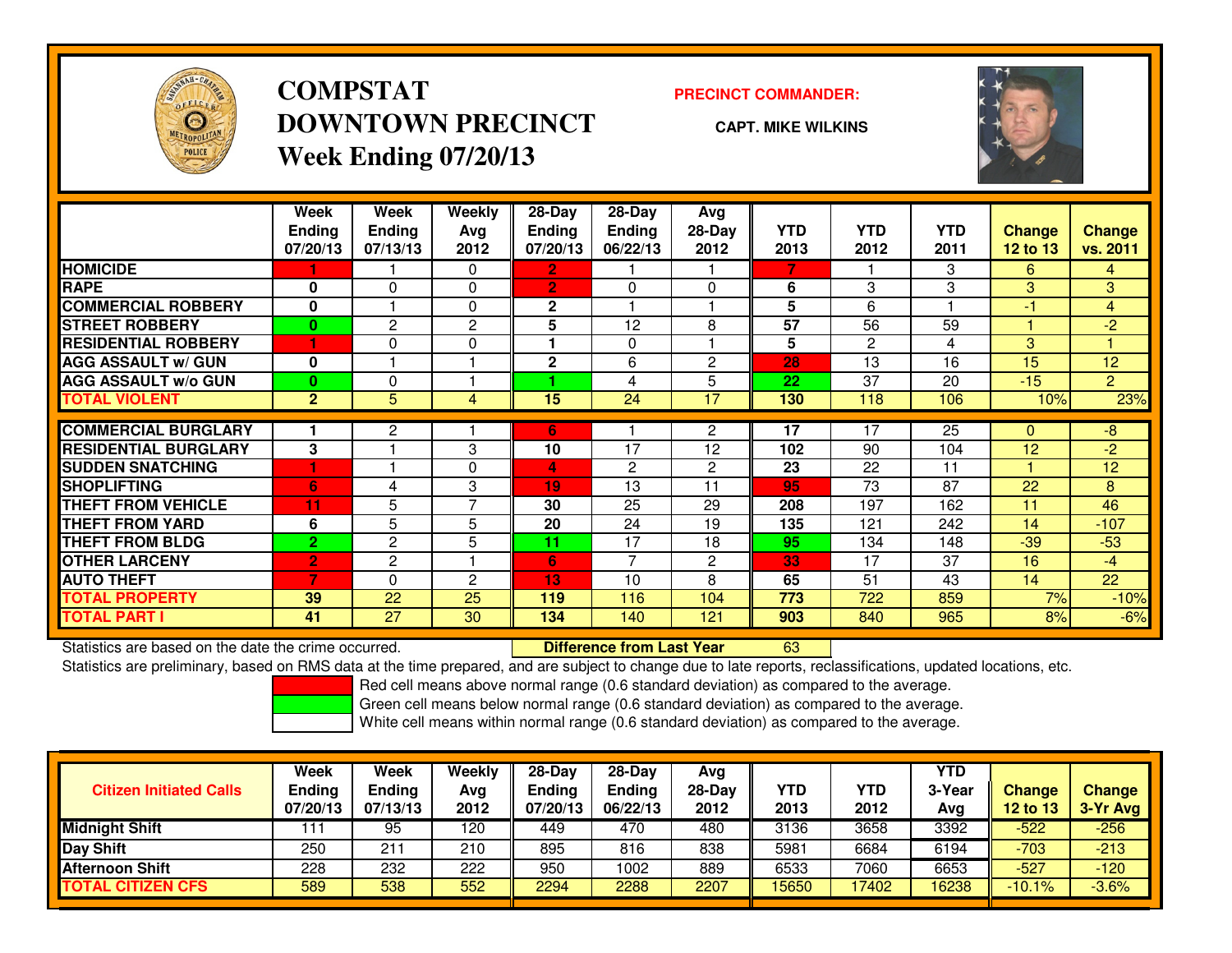

# **COMPSTATCENTRAL PRECINCT CAPT. DEVONN ADAMSWeek Ending 07/20/13**

**PRECINCT COMMANDER:**



|                             | Week<br><b>Ending</b><br>07/20/13 | Week<br><b>Ending</b><br>07/13/13 | Weekly<br>Ava<br>2012 | 28-Day<br><b>Ending</b><br>07/20/13 | 28-Day<br>Ending<br>06/22/13 | Avg<br>$28-Day$<br>2012 | <b>YTD</b><br>2013 | <b>YTD</b><br>2012 | <b>YTD</b><br>2011 | <b>Change</b><br><b>12 to 13</b> | <b>Change</b><br>vs. 2011 |
|-----------------------------|-----------------------------------|-----------------------------------|-----------------------|-------------------------------------|------------------------------|-------------------------|--------------------|--------------------|--------------------|----------------------------------|---------------------------|
| <b>HOMICIDE</b>             | 0                                 |                                   | $\Omega$              |                                     | $\Omega$                     |                         | 5                  | 5                  | 5                  | $\Omega$                         | $\overline{0}$            |
| <b>RAPE</b>                 | 0                                 |                                   | 0                     | $\overline{2}$                      | $\Omega$                     | 0                       | 5                  | $\Omega$           | 4                  | 5                                |                           |
| <b>COMMERCIAL ROBBERY</b>   |                                   | 0                                 | $\Omega$              | $\mathbf{2}$                        |                              | 2                       | 8                  | 9                  | 3                  | -1                               | 5                         |
| <b>STREET ROBBERY</b>       | 3                                 | 0                                 | 2                     | 6                                   | 3                            | 7                       | 36                 | 45                 | 68                 | $-9$                             | $-32$                     |
| <b>RESIDENTIAL ROBBERY</b>  | 0                                 | 0                                 | 0                     | $\mathbf{0}$                        |                              | $\Omega$                | 4                  | 3                  | $\overline{2}$     |                                  | $\overline{2}$            |
| <b>AGG ASSAULT w/ GUN</b>   | $\bf{0}$                          | 0                                 |                       | 3                                   | 9                            | 4                       | 32                 | 27                 | 23                 | 5                                | 9                         |
| <b>AGG ASSAULT w/o GUN</b>  | 0                                 | 0                                 |                       | 4                                   | $\mathbf{2}$                 | 3                       | 31                 | 26                 | 27                 | 5                                | $\overline{4}$            |
| <b>TOTAL VIOLENT</b>        | 4                                 | $\overline{2}$                    | 4                     | 18                                  | 16                           | 16                      | 121                | 115                | 132                | 5%                               | $-8%$                     |
|                             |                                   |                                   |                       |                                     |                              |                         |                    |                    |                    |                                  |                           |
| <b>COMMERCIAL BURGLARY</b>  | 0                                 | 0                                 |                       | 4                                   | 11                           | 4                       | 46                 | 27                 | 54                 | 19                               | -8                        |
| <b>RESIDENTIAL BURGLARY</b> | 5                                 | 4                                 | 10                    | 24                                  | 33                           | 39                      | 255                | 262                | 300                | $-7$                             | $-45$                     |
| <b>SUDDEN SNATCHING</b>     | и                                 | 0                                 | $\Omega$              |                                     | $\Omega$                     |                         | 7                  | $\overline{7}$     | 14                 | $\mathbf{0}$                     | $-7$                      |
| <b>SHOPLIFTING</b>          |                                   | 2                                 |                       | $\overline{\phantom{a}}$            | 8                            | 4                       | 55                 | 21                 | 36                 | 34                               | 19                        |
| <b>THEFT FROM VEHICLE</b>   | 10                                | 6                                 | 9                     | 31                                  | 33                           | 35                      | 236                | 248                | 283                | $-12$                            | $-47$                     |
| <b>THEFT FROM YARD</b>      | $\overline{2}$                    | 9                                 | 5                     | 18                                  | 23                           | 20                      | 109                | 152                | 250                | $-43$                            | $-141$                    |
| <b>THEFT FROM BLDG</b>      | 3                                 | 6                                 | 3                     | 13                                  | 18                           | 12                      | 116                | 103                | 152                | 13                               | $-36$                     |
| <b>OTHER LARCENY</b>        |                                   |                                   | $\Omega$              | $\mathbf{2}$                        | 6                            |                         | 22                 | 11                 | 22                 | 11                               | $\overline{0}$            |
| <b>AUTO THEFT</b>           | 4                                 | 3                                 | 3                     | 17                                  | 15                           | 12                      | 99                 | 77                 | 104                | 22                               | $-5$                      |
| <b>TOTAL PROPERTY</b>       | 27                                | 31                                | 32                    | 117                                 | 147                          | 128                     | 945                | 908                | 1215               | 4%                               | $-22%$                    |
| <b>TOTAL PART I</b>         | 31                                | 33                                | 36                    | 135                                 | 163                          | 145                     | 1066               | 1023               | 1347               | 4%                               | $-21%$                    |

Statistics are based on the date the crime occurred. **Difference from Last Year** 

Statistics are based on the date the crime occurred. **Externee the Luid Confference from Last Year Mated Action**<br>Statistics are preliminary, based on RMS data at the time prepared, and are subject to change due to late rep

Red cell means above normal range (0.6 standard deviation) as compared to the average.

Green cell means below normal range (0.6 standard deviation) as compared to the average.

| <b>Citizen Initiated Calls</b> | <b>Week</b><br><b>Ending</b><br>07/20/13 | Week<br>Ending<br>07/13/13 | Weekly<br>Avg<br>2012 | $28-Day$<br><b>Ending</b><br>07/20/13 | $28-Dav$<br>Ending<br>06/22/13 | Avg<br>$28-Day$<br>2012 | <b>YTD</b><br>2013 | YTD<br>2012 | <b>YTD</b><br>3-Year<br>Avg | Change<br>12 to 13 | <b>Change</b><br>3-Yr Avg |
|--------------------------------|------------------------------------------|----------------------------|-----------------------|---------------------------------------|--------------------------------|-------------------------|--------------------|-------------|-----------------------------|--------------------|---------------------------|
| <b>Midnight Shift</b>          | 106                                      | ∣18                        | 116                   | 463                                   | 471                            | 463                     | 3030               | 3591        | 3308                        | $-561$             | $-278$                    |
| Day Shift                      | 273                                      | 257                        | 269                   | 1029                                  | 1023                           | 1078                    | 7042               | 8285        | 7003                        | $-1243$            | 39                        |
| <b>Afternoon Shift</b>         | 248                                      | 288                        | 291                   | 1081                                  | 1073                           | 1163                    | 7571               | 8966        | 8334                        | -1395              | $-763$                    |
| <b>TOTAL CITIZEN CFS</b>       | 627                                      | 663                        | 676                   | 2573                                  | 2567                           | 2704                    | 17643              | 20842       | 8646                        | $-15.3%$           | $-5.4%$                   |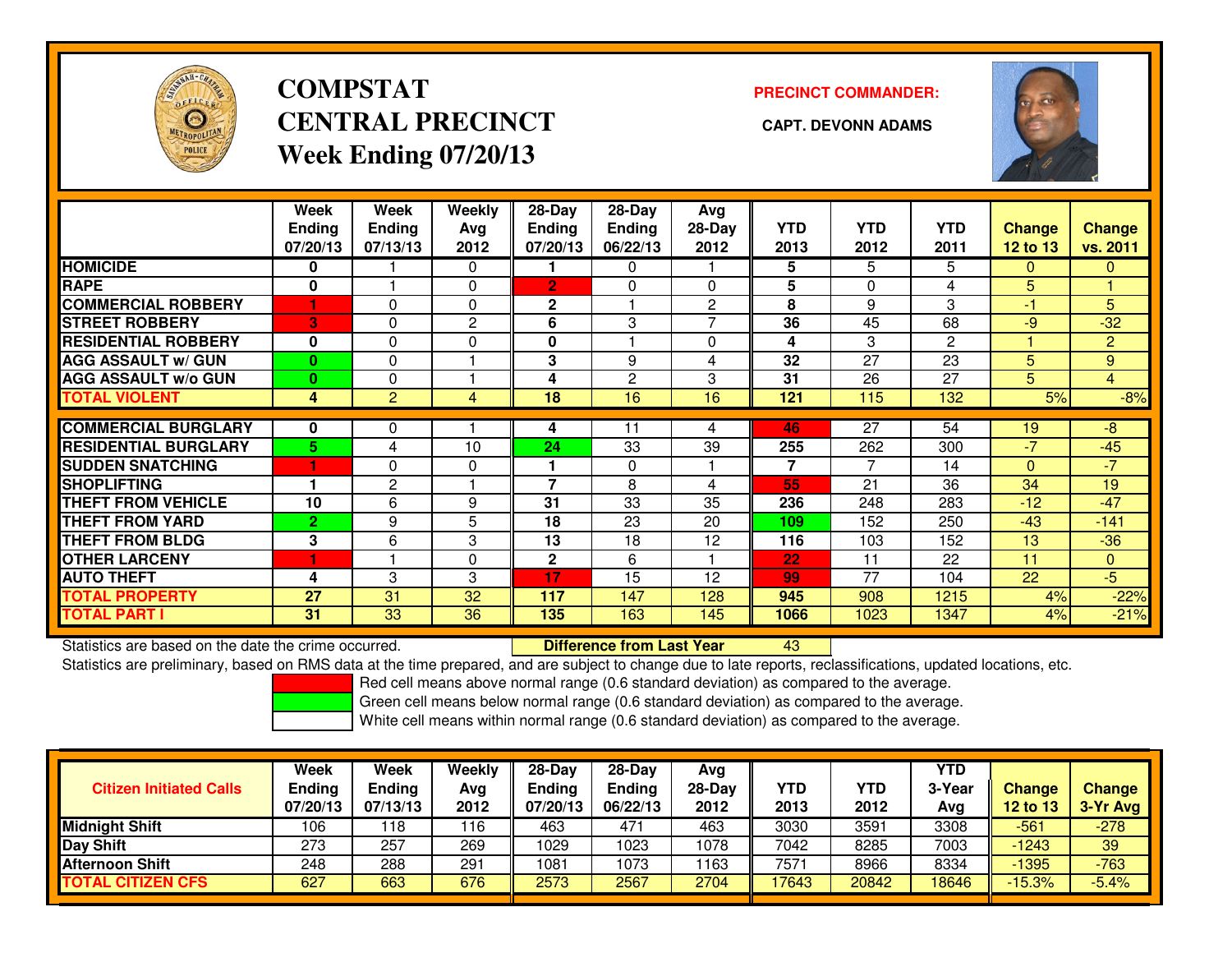

### **COMPSTAT PRECINCT COMMANDER: SOUTHSIDE PRECINCT CAPT. DEAN FAGERSTROMWeek Ending 07/20/13**



|                             | Week<br><b>Endina</b><br>07/20/13 | Week<br><b>Ending</b><br>07/13/13 | Weekly<br>Avg<br>2012 | $28-Day$<br><b>Ending</b><br>07/20/13 | $28-Day$<br><b>Endina</b><br>06/22/13 | Avg<br>28-Day<br>2012 | <b>YTD</b><br>2013 | <b>YTD</b><br>2012 | <b>YTD</b><br>2011 | <b>Change</b><br><b>12 to 13</b> | Change<br>vs. 2011 |
|-----------------------------|-----------------------------------|-----------------------------------|-----------------------|---------------------------------------|---------------------------------------|-----------------------|--------------------|--------------------|--------------------|----------------------------------|--------------------|
| <b>HOMICIDE</b>             | 0                                 | 0                                 | $\mathbf{0}$          |                                       | 0                                     | 0                     | 3                  | $\Omega$           | 3                  | 3                                | $\mathbf{0}$       |
| <b>RAPE</b>                 | 0                                 | $\Omega$                          | 0                     | 0                                     | $\Omega$                              | 0                     | 3                  | 4                  | 5                  | -1                               | $-2$               |
| <b>COMMERCIAL ROBBERY</b>   |                                   | $\Omega$                          |                       |                                       | 3                                     | 3                     | 10                 | 24                 | 10                 | $-14$                            | $\mathbf{0}$       |
| <b>STREET ROBBERY</b>       |                                   | $\Omega$                          |                       | $\mathbf{2}$                          | 3                                     | 4                     | 14                 | 30                 | 37                 | $-16$                            | $-23$              |
| <b>RESIDENTIAL ROBBERY</b>  | $\bf{0}$                          |                                   | $\Omega$              |                                       | $\Omega$                              |                       | 3                  | 7                  | 9                  | $-4$                             | $-6$               |
| <b>AGG ASSAULT w/ GUN</b>   | $\bf{0}$                          | $\Omega$                          | 0                     | $\bf{0}$                              |                                       |                       | 9                  | $\overline{7}$     | 5                  | 2                                | $\overline{4}$     |
| <b>AGG ASSAULT w/o GUN</b>  |                                   | $\Omega$                          |                       | $\mathbf{2}$                          |                                       | $\overline{c}$        | 20                 | 18                 | 16                 | $\overline{2}$                   | $\overline{4}$     |
| <b>TOTAL VIOLENT</b>        | 3                                 |                                   | 3                     | 7                                     | 8                                     | 12 <sup>2</sup>       | 62                 | 90                 | 85                 | $-31%$                           | $-27%$             |
|                             |                                   |                                   |                       |                                       |                                       |                       |                    |                    |                    |                                  |                    |
| <b>COMMERCIAL BURGLARY</b>  | 0                                 | $\Omega$                          |                       | 3                                     | 3                                     | 6                     | 32                 | 42                 | 20                 | $-10$                            | 12                 |
| <b>RESIDENTIAL BURGLARY</b> | 10                                | 8                                 | 8                     | 34                                    | 28                                    | 31                    | 214                | 205                | 193                | 9                                | 21                 |
| <b>SUDDEN SNATCHING</b>     | $\bf{0}$                          | $\Omega$                          | $\Omega$              | $\bf{0}$                              | $\Omega$                              |                       | 6                  | 6                  |                    | $\Omega$                         | 5                  |
| <b>SHOPLIFTING</b>          | 20                                | 12                                | 14                    | 60                                    | 46                                    | 57                    | 365                | 403                | 451                | $-38$                            | $-86$              |
| <b>THEFT FROM VEHICLE</b>   | 4                                 | 9                                 | 8                     | 26                                    | 19                                    | 33                    | 220                | 200                | 162                | 20                               | 58                 |
| <b>THEFT FROM YARD</b>      |                                   |                                   | 3                     | 8                                     | 11                                    | 13                    | 56                 | 100                | 101                | $-44$                            | $-45$              |
| <b>THEFT FROM BLDG</b>      | 5                                 | 9                                 | 5                     | 26                                    | 19                                    | 19                    | 140                | 149                | 141                | -9                               | $-1$               |
| <b>OTHER LARCENY</b>        | 0                                 |                                   | $\mathbf{0}$          | $\overline{7}$                        | 5                                     | $\overline{c}$        | 41                 | 14                 | 15                 | 27                               | 26                 |
| <b>AUTO THEFT</b>           | 3                                 |                                   | 3                     | 13                                    | 12                                    | 13                    | 76                 | 85                 | 68                 | $-9$                             | 8                  |
| <b>TOTAL PROPERTY</b>       | 43                                | 41                                | 43                    | 177                                   | 143                                   | 173                   | 1150               | 1204               | 1152               | $-4%$                            | 0%                 |
| <b>TOTAL PART I</b>         | 46                                | 42                                | 46                    | 184                                   | 151                                   | 185                   | 1212               | 1294               | 1237               | $-6%$                            | $-2%$              |

Statistics are based on the date the crime occurred. **Difference from Last Year** 

Statistics are based on the date the crime occurred. **Externee the Difference from Last Year Theore Accupy of** the<br>Statistics are preliminary, based on RMS data at the time prepared, and are subject to change due to late r

Red cell means above normal range (0.6 standard deviation) as compared to the average.

Green cell means below normal range (0.6 standard deviation) as compared to the average.

| <b>Citizen Initiated Calls</b> | Week<br><b>Ending</b><br>07/20/13 | <b>Week</b><br><b>Ending</b><br>07/13/13 | Weekly<br>Avg<br>2012 | $28-Day$<br><b>Ending</b><br>07/20/13 | $28$ -Dav<br><b>Ending</b><br>06/22/13 | Avg<br>$28-Day$<br>2012 | YTD<br>2013 | YTD<br>2012 | YTD<br>3-Year<br>Avg | <b>Change</b><br>12 to 13 | Change<br>3-Yr Avg |
|--------------------------------|-----------------------------------|------------------------------------------|-----------------------|---------------------------------------|----------------------------------------|-------------------------|-------------|-------------|----------------------|---------------------------|--------------------|
| <b>Midnight Shift</b>          | 123                               | 93                                       | 91                    | 415                                   | 424                                    | 363                     | 2424        | 2801        | 2589                 | -377                      | $-165$             |
| Day Shift                      | 247                               | 244                                      | 239                   | 949                                   | 1034                                   | 956                     | 6587        | 7799        | 7003                 | $-1212$                   | $-416$             |
| <b>Afternoon Shift</b>         | 245                               | 299                                      | 253                   | 1020                                  | 953                                    | 1012                    | 6818        | 7793        | 7235                 | $-975$                    | $-417$             |
| <b>TOTAL CITIZEN CFS</b>       | 615                               | 636                                      | 583                   | 2384                                  | $241 -$                                | 2330                    | 15829       | 18393       | 16827                | $-13.9%$                  | $-5.9%$            |